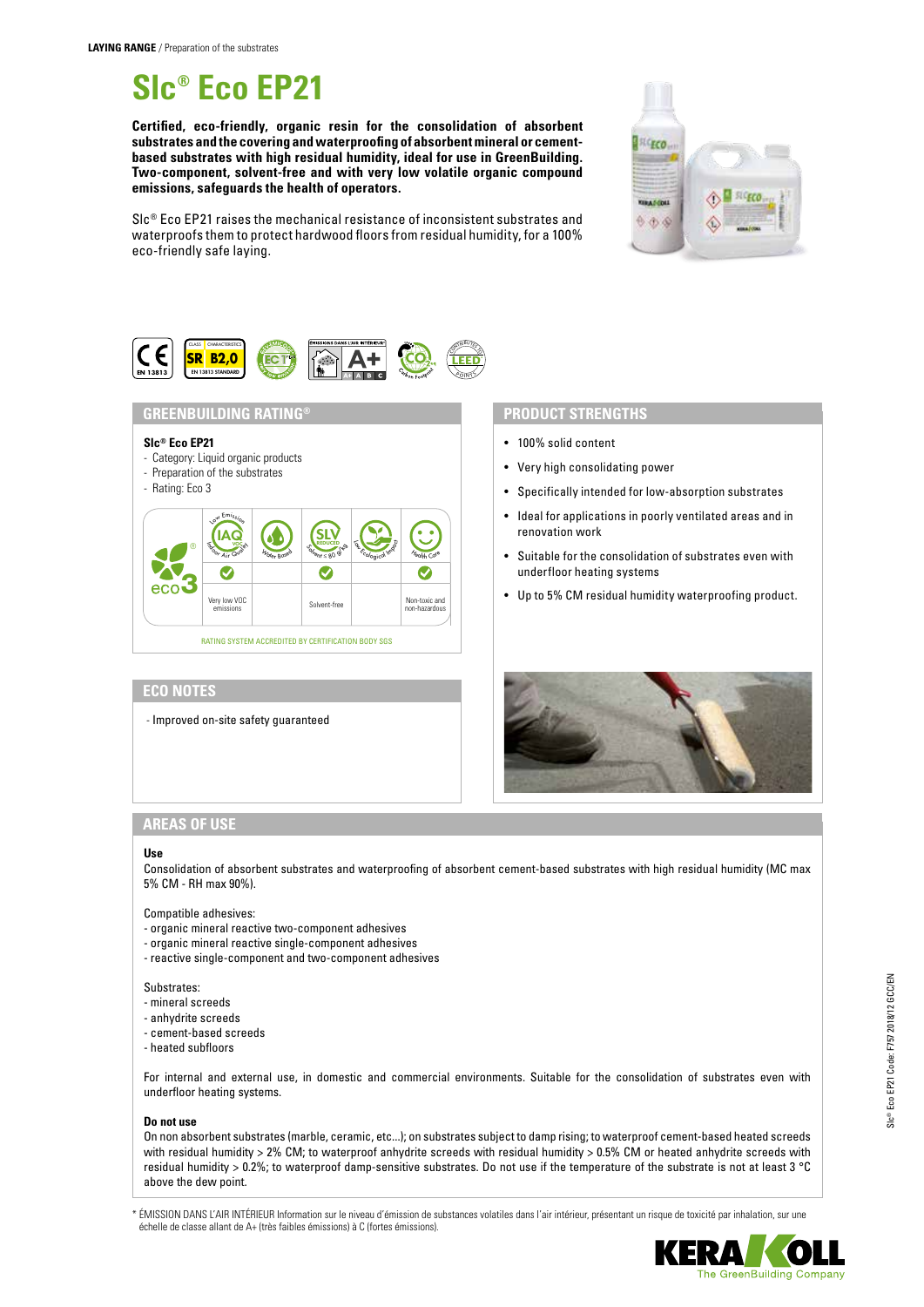#### **Preparation of substrates**

Substrates must be absorbent, dimensionally stable, non-deformable, clean and free of any moisture rising, cracks and separating substances.

Any cracks must be repaired with Kerarep Eco. Substrates with a compact, low-absorption surface layer must be roughened and have dust carefully removed to allow the SIc® Eco EP21 to penetrate. Prepare anhydrite screeds according to the manufacturer's instructions.

#### **Preparation**

Pour Part A into a clean container, and add Part B in the ratio of Part A : Part B = 2.5 : 1 and mix carefully, preferably with an electric mixer with a rotation speed of 300 – 600 rpm, until the mixture is uniform.

#### **Application**

**As a surface reinforcement:** dilute with Keragrip Eco Pulep at 15% according to the absorbency of the substrate and apply evenly with a brush or roller in a single coat, with a coverage of ≈ 0.2 kg/m². When applying on substrates that do not guarantee complete absorption of Slc® Eco EP21, spread the coat of the product with Quarzo 5.12 while it is still fresh.

**As a deep reinforcement:** dilute with Keragrip Eco Pulep at 30% according to the absorbency of the substrate and apply evenly with a brush or roller in a single coat, with a coverage of  $\approx 0.3-0.4$  kg/m<sup>2</sup>. When applying on substrates that do not guarantee complete absorption of Slc® Eco EP21, spread the coat of the product with Quarzo 5.12 while it is still fresh.

**As waterproofing** (max. residual humidity 5% CM): dilute with up to 15% Keragrip Eco Pulep according to the absorbency of the substrate and apply the first coat evenly with a brush or roller. When fully dry, apply the second coat of product as it is. Use coverage of  $\approx 0.3$  – 0.4 kg/m2 . When applying on substrates that do not guarantee complete absorption of Slc® Eco EP21, spread the final coat of the product with Quarzo 5.12 while it is still fresh. Do not use to waterproof heated screeds in general, anhydrite screeds and substrates that are sensitive to damp.

**For the preparation of synthetic mortars:** for high-performance repairs mix with Quarzo 5.12 or dry sand to obtain a mixture of the appropriate consistency (approximately 1 part Slc® Eco EP21 and 8 – 10 parts sand), and apply only after having primed the area with the same product.

**As a primer and as a surface consolidant in Factory systems:** dilute with Keragrip Eco Pulep up to 30% and apply an amount that can be fully absorbed by the substrate evenly using a roller or spreader. Should there be any accidental build-up of product or incomplete absorption, it is necessary, using suitable tools, to eliminate the excess product and to rough the surface to guarantee sufficient grip; finally, vacuum up the waste carefully before proceeding with subsequent applications. Generally speaking, coats of other products must be applied within a maximum of 30 hours. If waiting times are longer the surface must be sanded to make it rough and any sanding waste must be eliminated using extraction equipment before applying the next coat.

#### **Cleaning**

The product can be removed from tools with a suitable thinner. After Slc® Eco EP21 has hardened it can only be removed mechanically.

## **SPECIAL NOTES**

Direct gluing with organic mineral reactive two-component adhesives must be done within a few days of when Slc® Eco EP21 hardens; longer waiting times can lead to adhesion problems. If a longer wait is anticipated, the final coat of Slc® Eco EP21 should be sprinkled with Quarzo 5.12 or Quarzo 1.3 while it is still fresh. When bonding with reactive, single component, organic mineral adhesives, always spread the last coat of Slc® Eco EP21 with Quarzo 5.12 or Quarzo 1.3 while it is still fresh.

Before the next application with a cement-based levelling and self-levelling products apply Keragrip Eco on Slc® Eco EP21 when fully dry, or sprinkle the last coat of Slc® Eco EP21 with Quarzo 5.12 while it is still fresh.

## **ABSTRACT**

*Consolidation of absorbent substrates and waterproofing of absorbent cement-based substrates with a high residual humidity (max. 5%) prior to laying of hardwood floors is to be carried out using two-component, eco-friendly, organic resin, extremely fluid and with high consolidating power, with GreenBuilding Rating® Eco 3 such as Slc® Eco EP21 by Kerakoll Spa applied by roller at around 0.2 – 0.4 kg/m2 .*